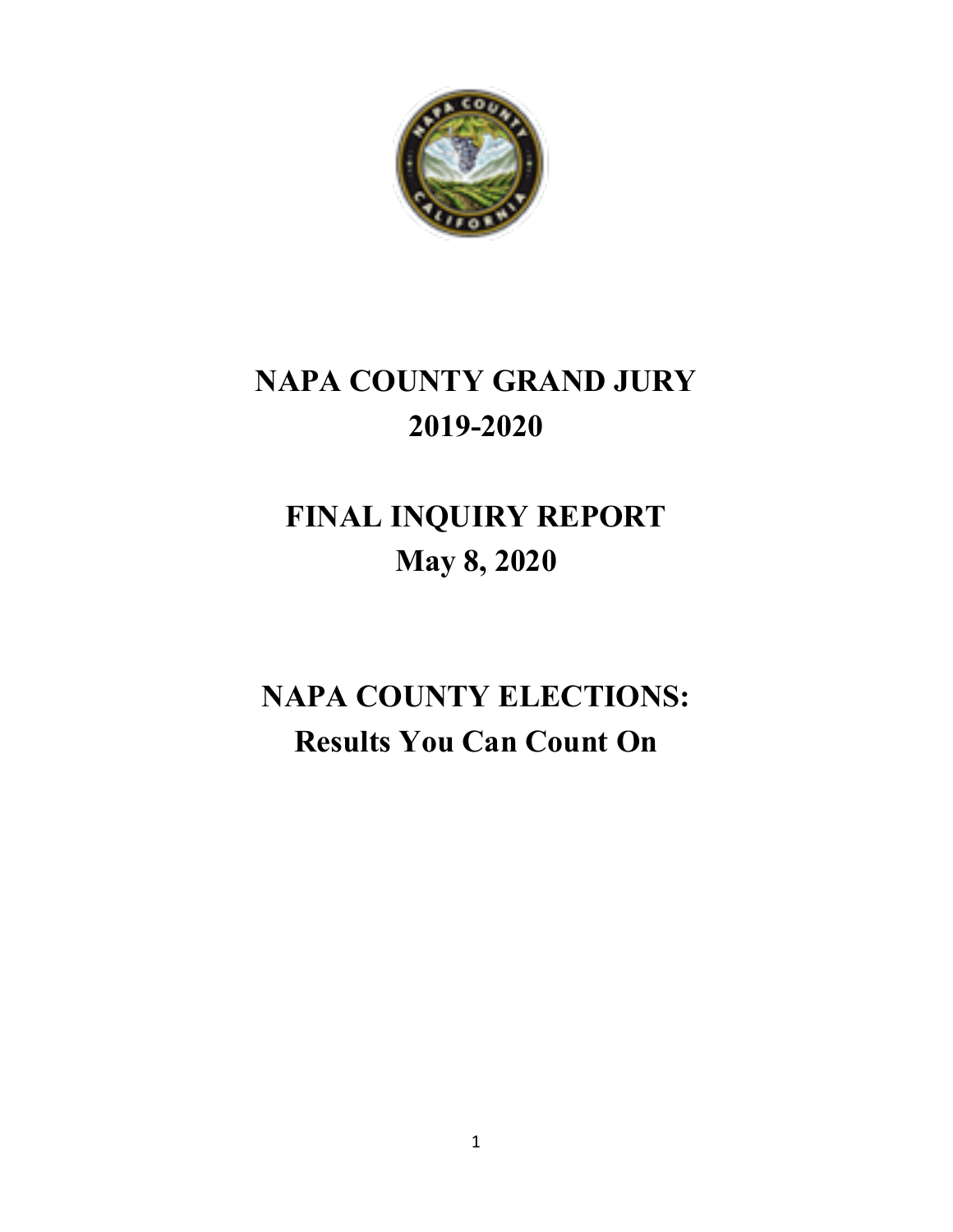# **Napa County Elections**

May 8, 2020

### **SUMMARY**

The ability to vote and to have a personal impact in the election of City, County, State and Federal officials is a treasured right of all US citizens. With news reports of suspected election security breaches in other locations, residents of Napa County may wonder about the security of the voting process.<sup>[1](#page-1-0)</sup> Are their votes counted and reported accurately and fairly?

The 2019/2020 Napa County Grand Jury (the Jury) elected to investigate the electoral process in Napa County, based on a letter of concern submitted by a Napa County resident. The complaint letter centered on social media and the security of election announcements. The Jury broadened the scope of the investigation to include electoral fraud, election accuracy and interference including social media security.

Electoral fraud is the illegal interference with the process of an election, including inperson voter fraud and fraudulent absentee or mail-in ballots. Voter fraud can occur at different points of the election process, from registration to the tallying of ballots. Election accuracy concerns include validating registered voters, ballot distribution, ballot collection and ballot tallying. $2$ 

The advent of the internet and the widespread use of social media have created concerns about the potential for election interference.<sup>[3](#page-1-2)</sup> There are examples of individuals and entities interfering with elections in the United States and other countries. Interference can be the direct cyber-attack of election results, the posting of inaccurate articles on social media such as Facebook or the posting of false election returns prior to polls closing.

The election results of Napa County are posted to the Napa County's website, www.countyofnapa.org. Unauthorized access to this site or the County's social media sites such as Facebook or Twitter could have a negative effect on election results through the posting of inaccurate or false election results or incorrect voter instructions.

The Jury investigated the threat of voter fraud, election report accuracy and interference and concluded that the Napa County Election Department rigidly follows requirements and guidelines set forth by the Napa County Election Administration Plan (EAP). [4](#page-1-3) In addition, the

<span id="page-1-0"></span><sup>&</sup>lt;sup>1</sup> Kristen Nyman and Kathryn Waldron, "Friendly Fire: The No. 1 Threat to America's Election Cybersecurity." Feb 5, 2020, Accessed Feb 10, 2020

<span id="page-1-1"></span>https://www.governing.com/security/Friendly-Fire-The-No-1-Threat-to-Americas-Election-Cybersecurity.html 2 Wayne Rash, "Election Security Faces First Major Test in Iowa." Jan 31, 2020. Accessed Feb 12, 2020 [https://www.forbes.com/sites/waynerash/2020/01/31/election-security-faces-first-major-test-in](https://www.forbes.com/sites/waynerash/2020/01/31/election-security-faces-first-major-test-in-)iowa/#5b71567815bd

<span id="page-1-2"></span><sup>3</sup> Alan Greenblatt, "Despite Concerns About Election Security, 'Vulnerabilities Abound'." Nov 15, 2019, Accessed Feb 13, 2020

https://www.governing.com/topics/politics/Despite-Concerns-About-Election-Security-Vulnerabilities-Abound.html

<span id="page-1-3"></span><sup>4</sup> "Voter's Choice Act, Updated Election Administration Plan." Jan 14, 2020, Accessed Feb 17, 2020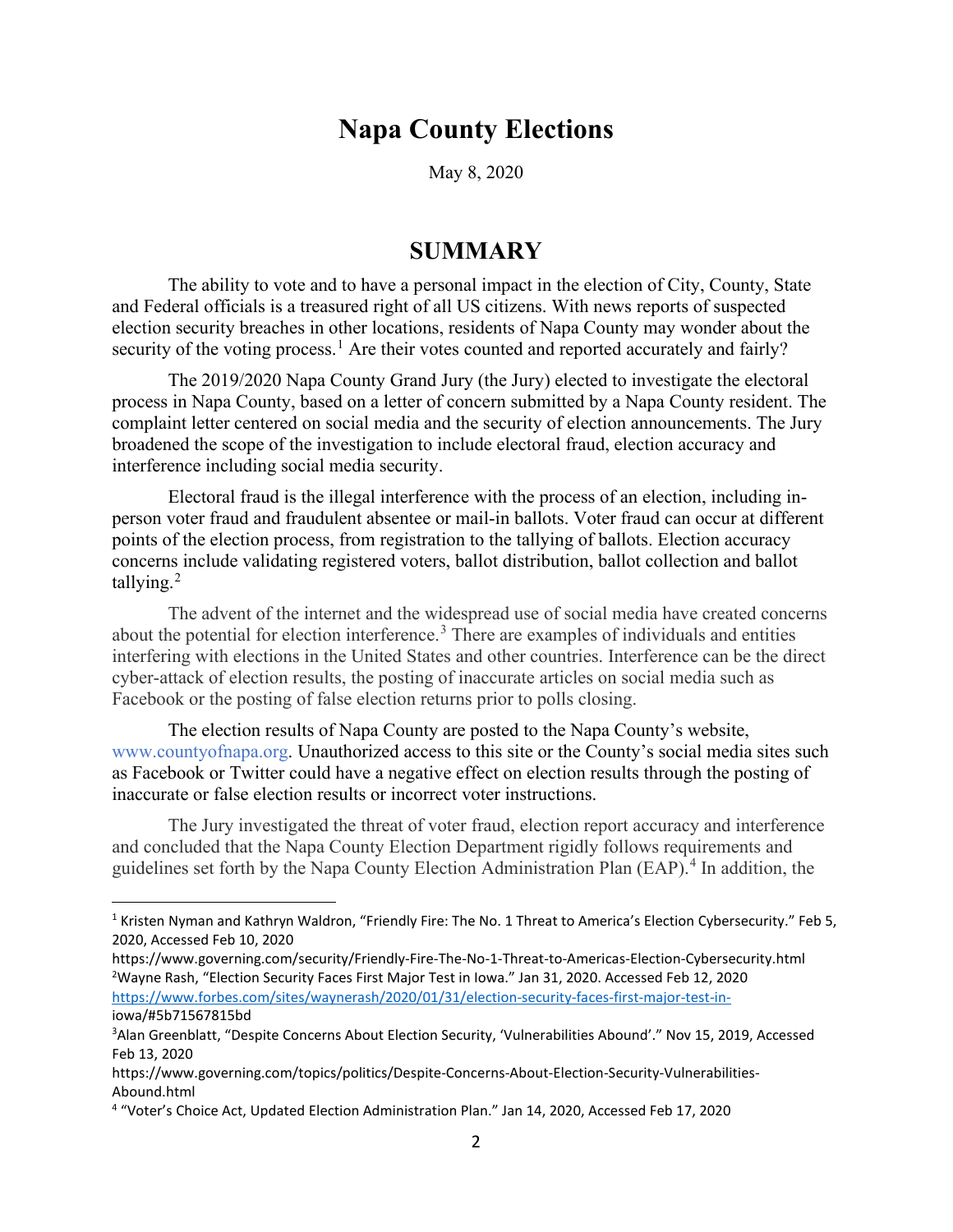Election Division adheres to procedures prescribed by the California Secretary of State.<sup>[5](#page-2-0)</sup> The Jury concludes that each citizen's vote is accurately counted, tallied and reported.

In order to reduce the risk of false or inaccurate election data being posted on the County's social media sites, the Jury recommends that the Napa County Election Division and County public information personnel review their login security procedures. The Jury recommends that multi-factor authentication of passwords be adopted. The Jury also recommends that all social media posts be logged by individual, time, date and content.

# **GLOSSARY**

### **Adjudicated Ballot**

A process of determining the intent of a voter who has submitted a damaged ballot or a ballot that requires interpretation, e.g. a write-in candidate.

### **California County Information Services Directors Association (CCISDA)**

The California County Information Services Directors Association is the official organization of the County Information Technology Directors and Chief Information Officers throughout the state of California. CCISDA represents all 58 California counties in the area of information technology and county government.

### **California Voter's Choice Act (VCA)**

A law passed in 2016 to expand options on how and when voters in California cast their votes.<sup>[6](#page-2-1)</sup>

### **CIO**

Chief Information Officer

### **Election Administration Plan (EAP)**

Napa County's EAP defines the Vote-by-Mail ballot process including the County's Vote Centers and Ballot Drop Box locations.

### **Help America Vote Act (HAVA)**

The Help America Vote Act is a major federal election reform law passed by Congress in 2002. HAVA was established to assist states in replacing outdated voting equipment, establish new minimum administration standards for federal elections and establish the Election Assistance Commission (EAC).<sup>[7](#page-2-2)</sup>

<span id="page-2-1"></span>6 "Voter's Choice Act.", nd, Accessed Feb 3, 2020

<span id="page-2-0"></span>https://www.countyofnapa.org/DocumentCenter/View/15927/Napa-County-Election-Administration-Plan-PDF <sup>5</sup> "VoteCal", nd, Accessed Feb 3, 2020

https://www.sos.ca.gov/elections/voter-registration/votecal-project/

<span id="page-2-2"></span>https://www.sos.ca.gov/elections/voters-choice-act/

<sup>7</sup> "Help America Vote Act (HAVA) of 2002." nd, Accessed Feb 5, 2020

https://ballotpedia.org/Help\_America\_Vote\_Act\_(HAVA)\_of\_2002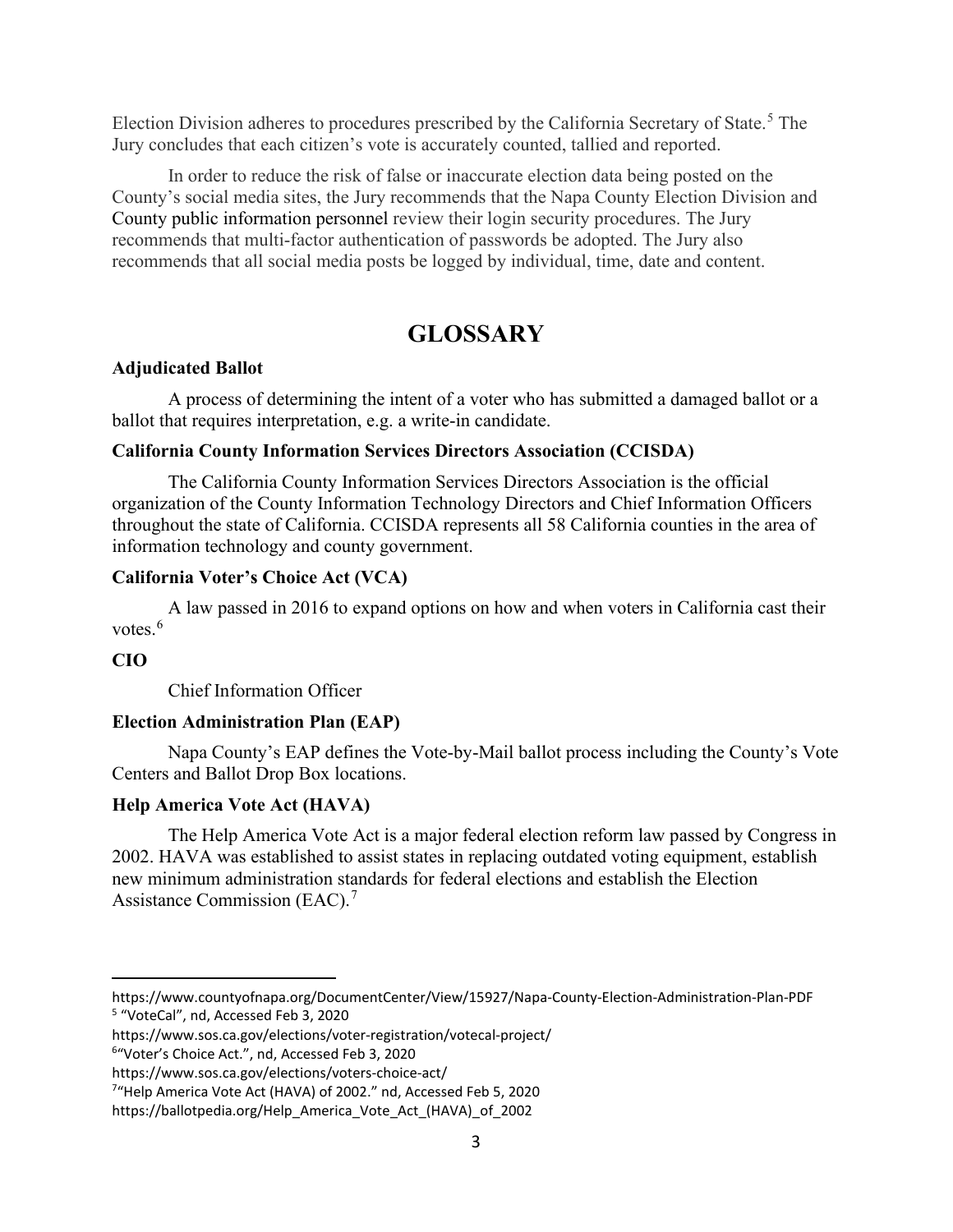#### **IT**

Information Technology

### **Mobile Ballot Printer**

A mobile ballot printer provides ballots on demand at VoteCenters. Printers and supporting software are certified on a biennial basis.<sup>[8](#page-3-0)</sup>

#### **Multi-factor Authentication**

Multi-factor Authentication, often referred to as two-factor authentication, requiring two or more identification sources such as a password, cell phone code and/or fingerprint.<sup>[9](#page-3-1)</sup>

### **Napa County Election Division**

The Napa County Election Division manages all aspects of elections including candidate processing, voter registration, ballot distribution, ballot collection, ballot counting and election results.

#### **Provisional Ballot**

A provisional ballot is provided to voters whose eligibility is uncertain or whose identity cannot be confirmed. Election officials investigate the validity of a provisional ballot within two to three days of an election.

#### **Risk Limiting Audit**

A risk limiting audit is an audit of an election contest that provides strong statistical evidence that the election outcome is accurate.<sup>[10](#page-3-2)</sup>

### **The Jury**

The 2019/2020 Napa County Grand Jury.

### **U.S. Election Assistance Commission (EAC)**

The U.S. Election Assistance Commission (EAC) was established by the Help America Vote Act of 2002 (HAVA). EAC is an independent, bipartisan commission responsible for developing policies to meet HAVA requirements. EAC also serves as a national clearing house of information on election administration.<sup>[11](#page-3-3)</sup>

### **VoteCal**

A statewide centralized voter registration database that is linked to the County's voter registration servers. [12](#page-3-4)

<span id="page-3-2"></span>10"What is a risk limited audit?" nd, Accessed Dec 29, 2019

<span id="page-3-4"></span><sup>12</sup> "VoteCal", nd, Accessed Feb 3, 2020

<span id="page-3-1"></span><span id="page-3-0"></span><sup>8</sup> "California Code of Regulations, Title 2, Division 7, Chapter 4. Ballot Printing." nd, Accessed Jan 7, 2020 https://www.sos.ca.gov/administration/regulations/current-regulations/elections/ballot-printing/#article1 9 "Back to basics: Multi-factor authentication (MFA)." Jun 28, 2016, Accessed Jan 10, 2020 https://www.nist.gov/itl/applied-cybersecurity/tig/back-basics-multi-factor-authentication

<span id="page-3-3"></span>https://www.sos.state.co.us/pubs/elections/VotingSystems/riskAuditFiles/UnderstandingRiskLimitingAudits.pdf <sup>11</sup> U.S. Election Assistance Commission. nd, Accessed Jan 12, 2020 https://www.eac.gov/about-the-useac

https://www.sos.ca.gov/elections/voter-registration/votecal-project/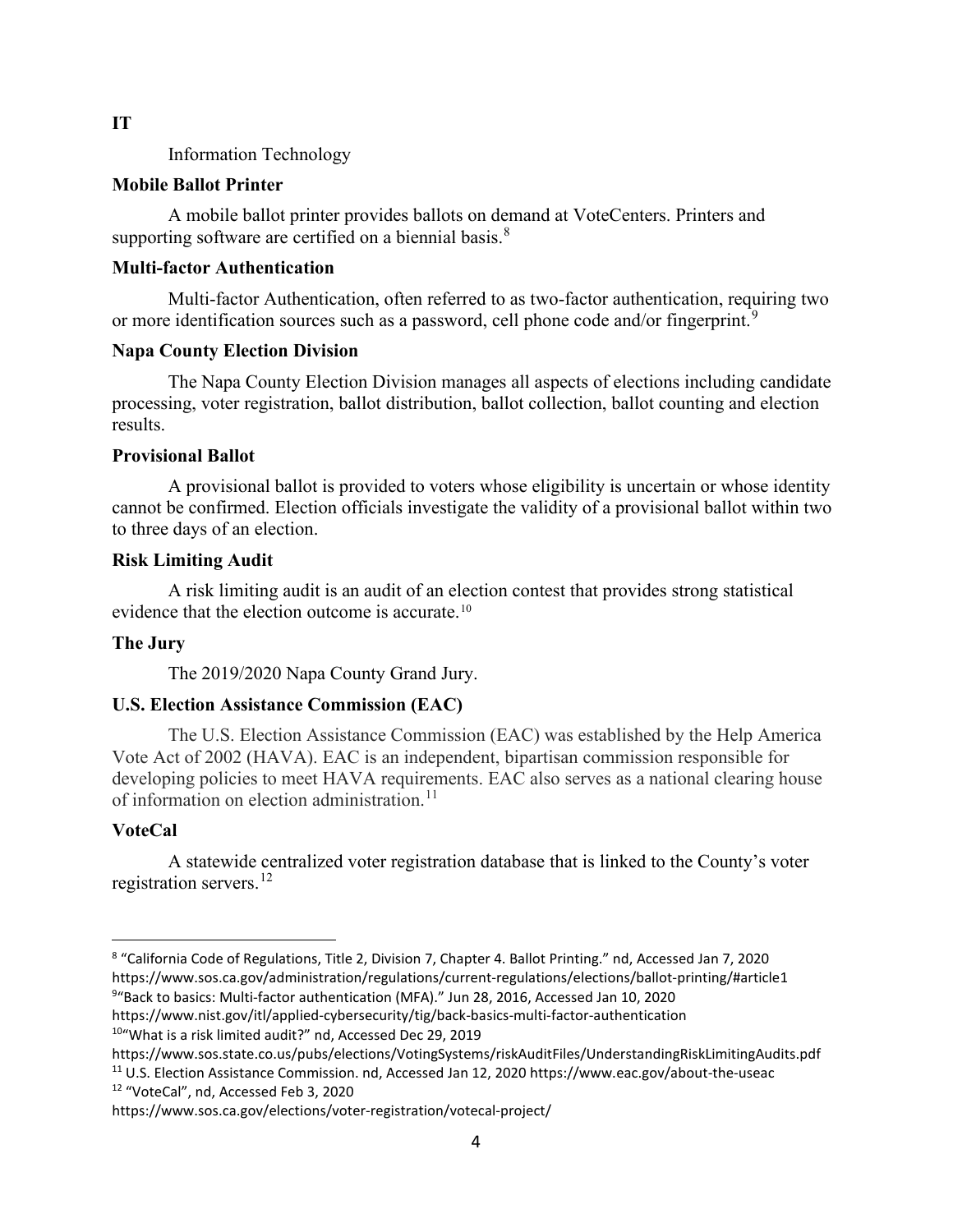# **BACKGROUND**

"Fair and free elections are a hallmark of American democracy. The American people's confidence in the value of their vote is principally reliant on their confidence in the security and resilience of the infrastructure that makes the Nation's elections possible."[13](#page-4-0)

"If the people don't have confidence in the outcome of an election, then it becomes difficult for them to accept the policies and actions that pour forth from it."<sup>[14](#page-4-1)</sup>

Historically, there have been concerns about election results being fair and accurate. Prior to computers and the internet, these concerns centered around ballot stuffing, incorrect recording of votes, tampering with voting machines and voter impersonation. While recent elections, such as the 2000 presidential election focused on the need for improved methods of vote casting and counting, the rise in the use of computers and the internet have introduced new ways to defraud the election process.<sup>[15](#page-4-2)</sup>

The Jury reviewed the election processes in Napa County to determine if new policies and procedures implemented since the 2000 election have increased the safety and fairness of the election process. Is my vote counted correctly?

# **METHODOLOGY**

The Jury obtained information through the following sources:

- Seven interviews with the County Registrar of Voters, County IT Professionals and the County Public Communication Webmaster.
- Documents
	- o Election Administration Plan
	- o Voter's Choice Act
	- o Ballot Custody flow data
	- o Public Information Release example
- Public election data available on sites, including Napa County, the CA Secretary of State and DMV
- Site visit to the Napa County Election Division office

## **DISCUSSION**

 A review of election processes in Napa County and how they adhere to VoteCal standards are presented in this section.

<span id="page-4-0"></span><sup>13</sup> "Election Infrastructure Security.", nd, Accessed Jan 6, 2020

https://www.cisa.gov/election-security

<span id="page-4-1"></span><sup>14</sup> Kim Zetter, "The Crisis of Election Security." Sept 26, 2018, Accessed Jan 4, 2020

https://www.nytimes.com/2018/09/26/magazine/election-security-crisis-midterms.html

<span id="page-4-2"></span><sup>15</sup> Thomas E. Mann, "Reflections on the 2000 U.S. Presidential Election." Jan 1, 2001, Accessed on Dec 28, 2019 https://www.brookings.edu/articles/reflections-on-the-2000-u-s-presidential-election/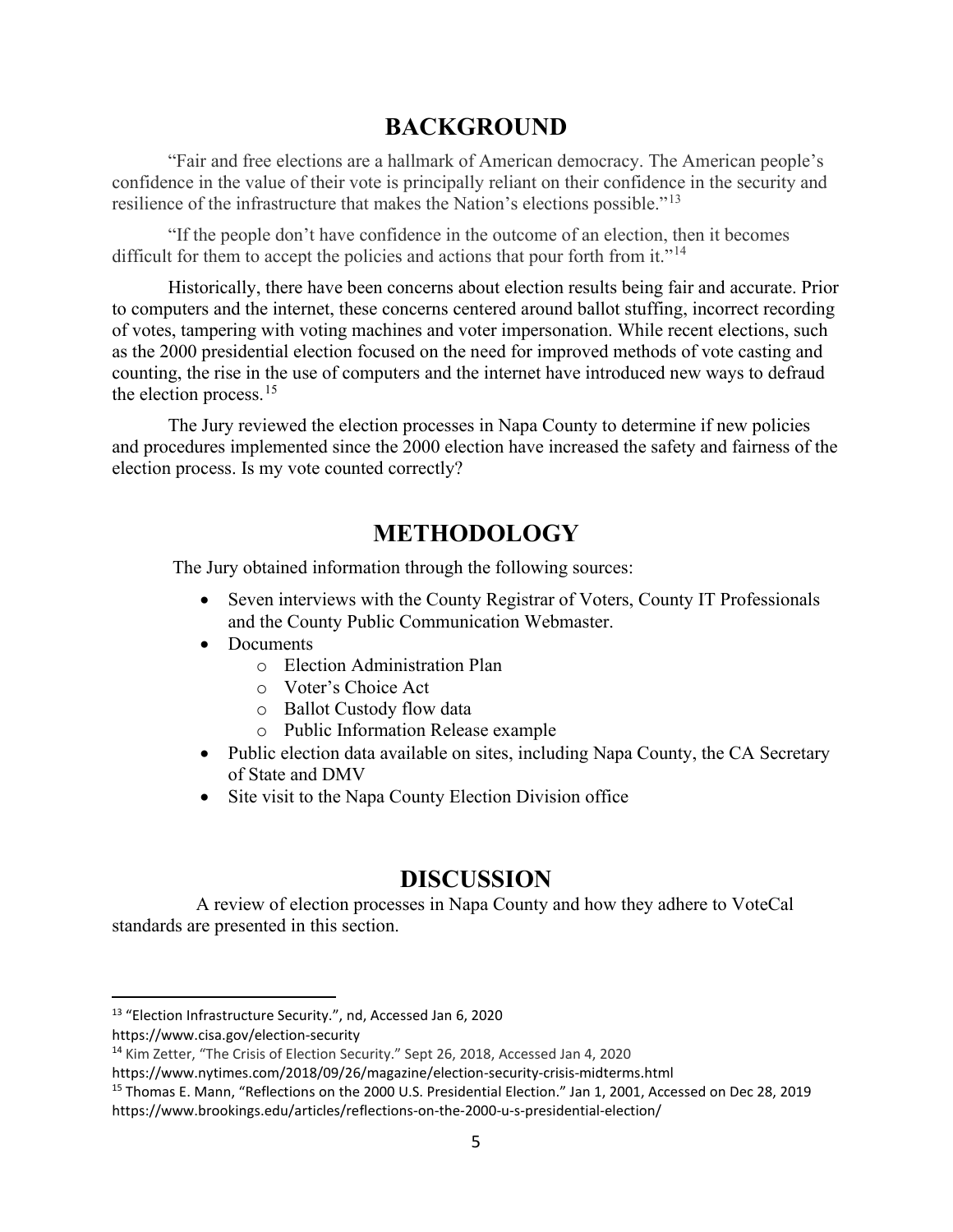### **Voter Registration**

Napa County is one of only 14 California Counties authorized to conduct any election as an All-Mailed Ballot and Vote Center election. The conversion to all-mailed ballots is a key element of the California Voter's Choice Act (VCA) that was signed into law in 20[16](#page-5-0).<sup>16</sup> The primary goal of the VCA is to increase voter participation and expand voting options. Paper ballots are sent to registered voters 29 days before the election, allowing ample time to fill in the ballot and return to the Election Division via mail, drop box, Vote Center or Election Division office. Prior to VCA, voters would be limited to voting on election day at a predefined location unless an absentee ballot was requested in advance.

 VoteCal is the State of California's centralized voter registration database. The VoteCal servers are located in Sacramento and service all 58 counties. Napa County election officials use VoteCal to check for duplicate registrations, verify registered voters who move from one county to another and to check for those who have been convicted of a felony crime that would preclude them from being eligible to vote.

 There are three ways to register to vote in Napa County. The data from all methods are stored and maintained on VoteCal and Napa County election servers:

1. Paper.

Citizens may pick up a voter registration form at the Election Division, city halls, libraries and post offices throughout the County. The Election Division will mail a voter registration on request. Completed registration forms can be mailed to the Election Division office or delivered in person. Voter registration data is entered manually by County election staff and is simultaneously entered on the VoteCal statewide server.

2. Online.

Registration can be completed online at [https://registertovote.ca.gov.](https://registertovote.ca.gov/) The applicant's signature is automatically pulled from DMV records, if available. This allows ballot signatures to be compared to the DMV signature when a ballot is submitted.

3. Department of Motor Vehicles (DMV)

Those who apply for a driver's license or an Identification Card are automatically registered to vote if eligible. To be eligible to vote, a registrant must be

- A United States Citizen
- A residence address in California
- At least 18 years old
- Not currently in a state or federal prison or on parole for conviction of a felony
- Not currently found mentally incompetent to vote by a court<sup>[17](#page-5-1)</sup>

The registrant must provide an electronic signature at a DMV kiosk. The electronic signature and voter registration are transferred electronically to VoteCal and the Napa County election database server. Access to electronic signatures allows election

<span id="page-5-0"></span><sup>16</sup> "Voter's Choice Act, Updated election Administration Plan." Jan 14, 2020, Accessed Feb 4, 2020 https://www.countyofnapa.org/DocumentCenter/View/15927/Napa-County-Election-Administration-Plan-PDF <sup>17</sup> "California Motor Voter Program", nd, Accessed Feb 4, 2020

<span id="page-5-1"></span>https://www.dmv.ca.gov/portal/dmv/detail/dl/motorvoter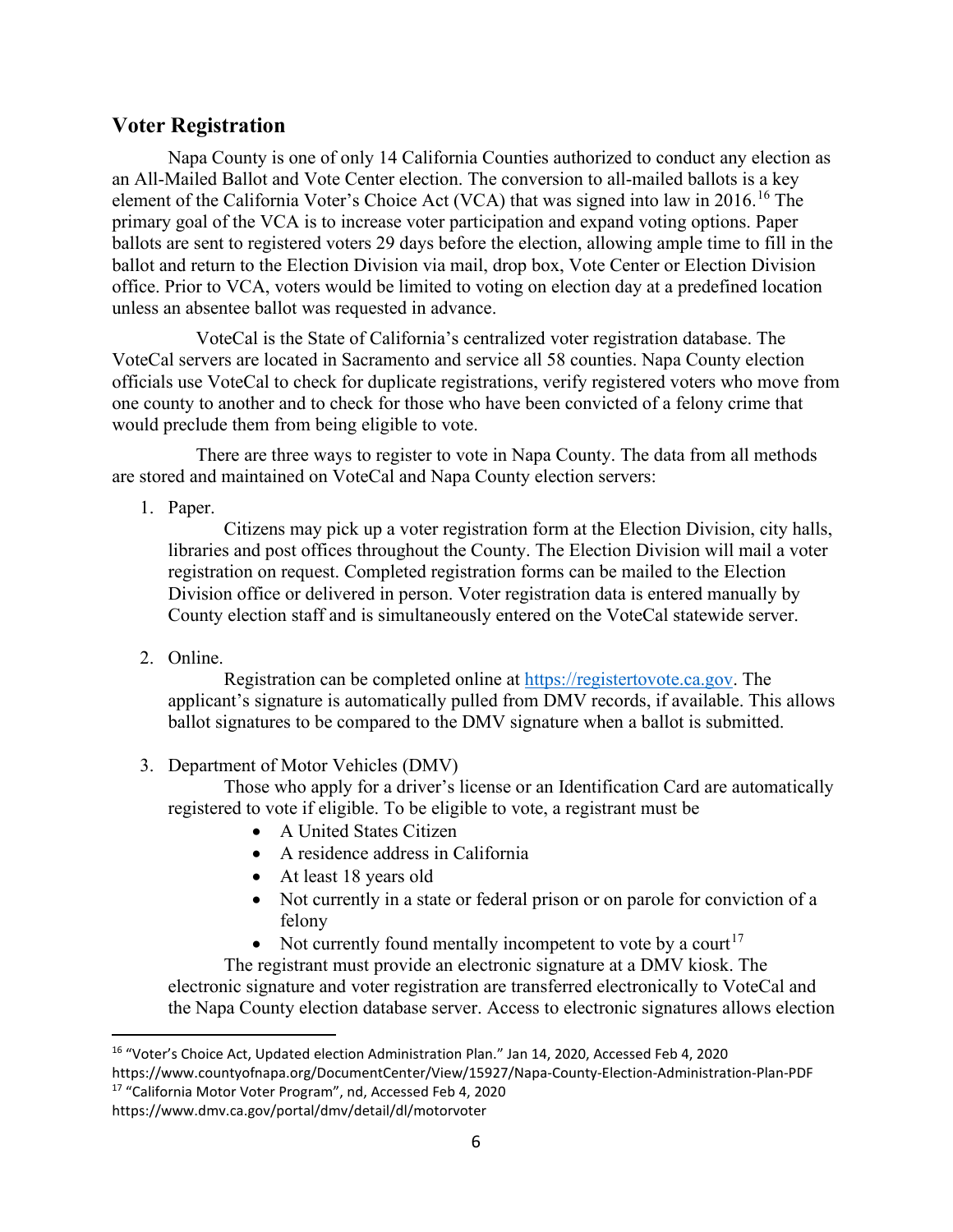staff to compare signatures on mail-in ballots. The applicant can opt out if not a citizen or if undocumented. Applicants who are not able to provide proof of legal citizenship in the United States may apply for a California Driver's License under the provisions of AB 60. Those who are issued a Driver's License under this provision are not eligible to vote.<sup>[18](#page-6-0)</sup>

### **Ballot Chain of Custody**

### **Ballot Creation**

Napa County has 170 different precincts, each requiring a unique paper ballot. A precinct ballot is based on the combination of multiple cities, school districts, police districts and municipal districts across Napa County. ProVote, a private third-party service company located in Paso Robles, prints the ballots for all individuals who are registered by the print deadline.<sup>[19](#page-6-1)</sup>



*Figure 1. 2019/2020 Napa County Grand Jury. Napa Election Division Office. 2019*

### **Ballot Delivery**

Twenty-nine days before the election, ProVote mails all ballots to registered voters. ProVote mails printed ballots to the Election Division to be mailed to those registering after the **c**utoff deadline. For those who register to vote within 29 days of election, ballots are mailed to registered voters directly from the Napa County Election Division. Printed ballots are stored in a secure room at the Napa County Election office located at 1127 First Street in the City of Napa and are mailed to those who register to vote within 15 days of the election. Ballots can also be printed on an as-needed basis at all Vote Centers up to and including election day.

https://www.dmv.ca.gov/portal/dmv/detail/ab60

<span id="page-6-0"></span><sup>18</sup> "AB 60 Driver License.", nd, Accessed Feb 4, 2020

<span id="page-6-1"></span><sup>19</sup> ProVote Solutions "Company Overview." Nd, Accessed Feb 4, 2020

https://www.provotesolutions.com/index.php/about-us/company-overview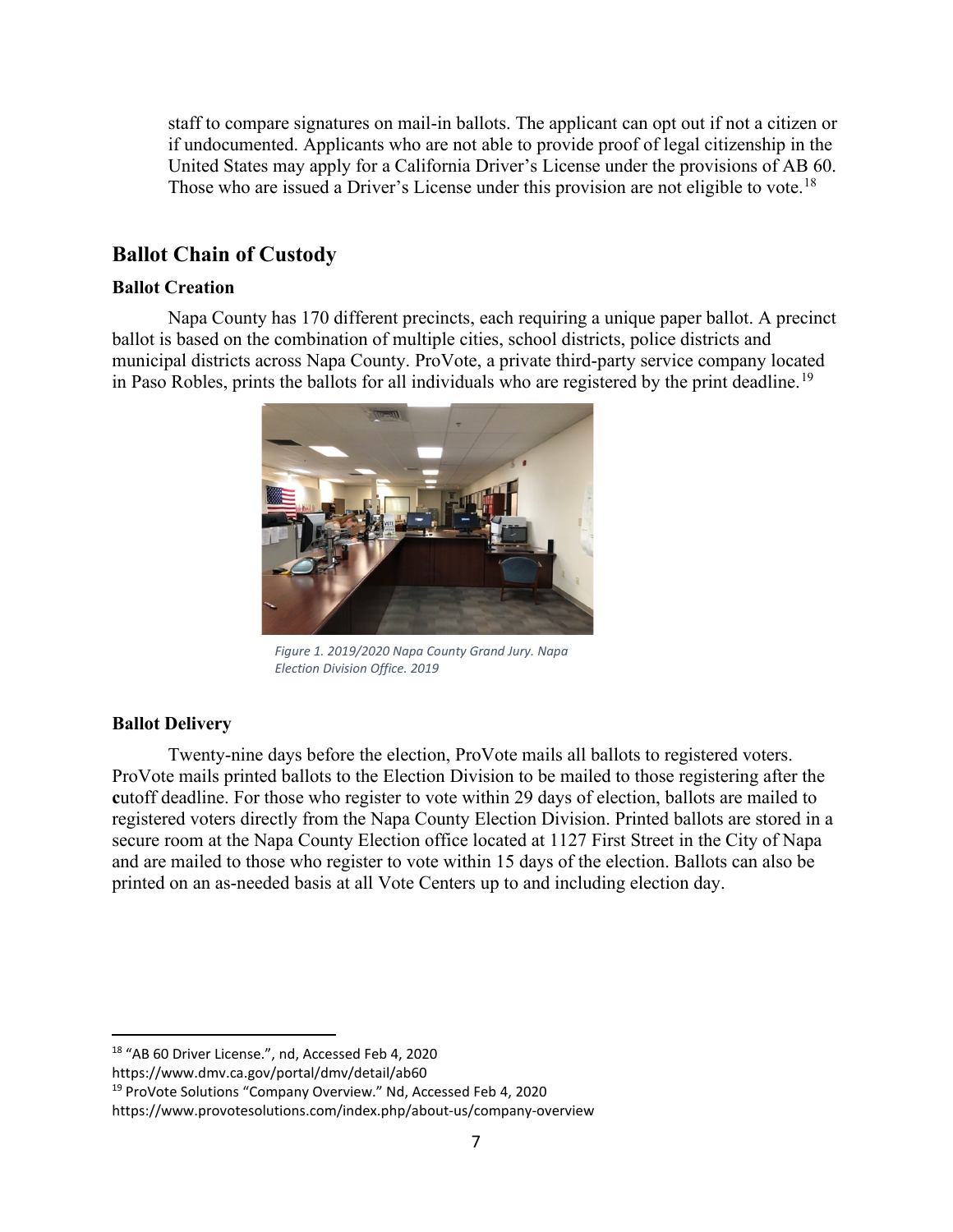

*Figure 2. 2019/2020 Napa County Grand Jury. Secure ballot room. 2019.*

In addition, individuals can register to vote and obtain ballots at one of the ten Napa County Vote Centers.<sup>[20](#page-7-0)</sup> One of these Vote Centers opens 29 days prior to an election, and one additional Vote Center opens 10 days before an election. All 10 Vote Centers are open the Saturday prior to the election. (See Appendix 2.) Each Vote Center is equipped to provide conditional voter registration and a ballot printed on a state certified Mobile Ballot Printer from any of the 170 county precincts.

### **Ballot Security**

The ballot room is only accessible with a unique key card assigned to a vetted election department individual. Access is monitored, recorded and saved to a server with a time stamp and employee identification. Room access data is stored for a minimum of one year.



*Figure 3. 2019/2020 Napa County Grand Jury. 2019. Key Fob Access to Ballot Room. 2019.*

<span id="page-7-0"></span><sup>20</sup> Vote Center "Introduction." Nd, Accessed Jan 14, 2020

https://www.ncsl.org/research/elections-and-campaigns/vote-centers.aspx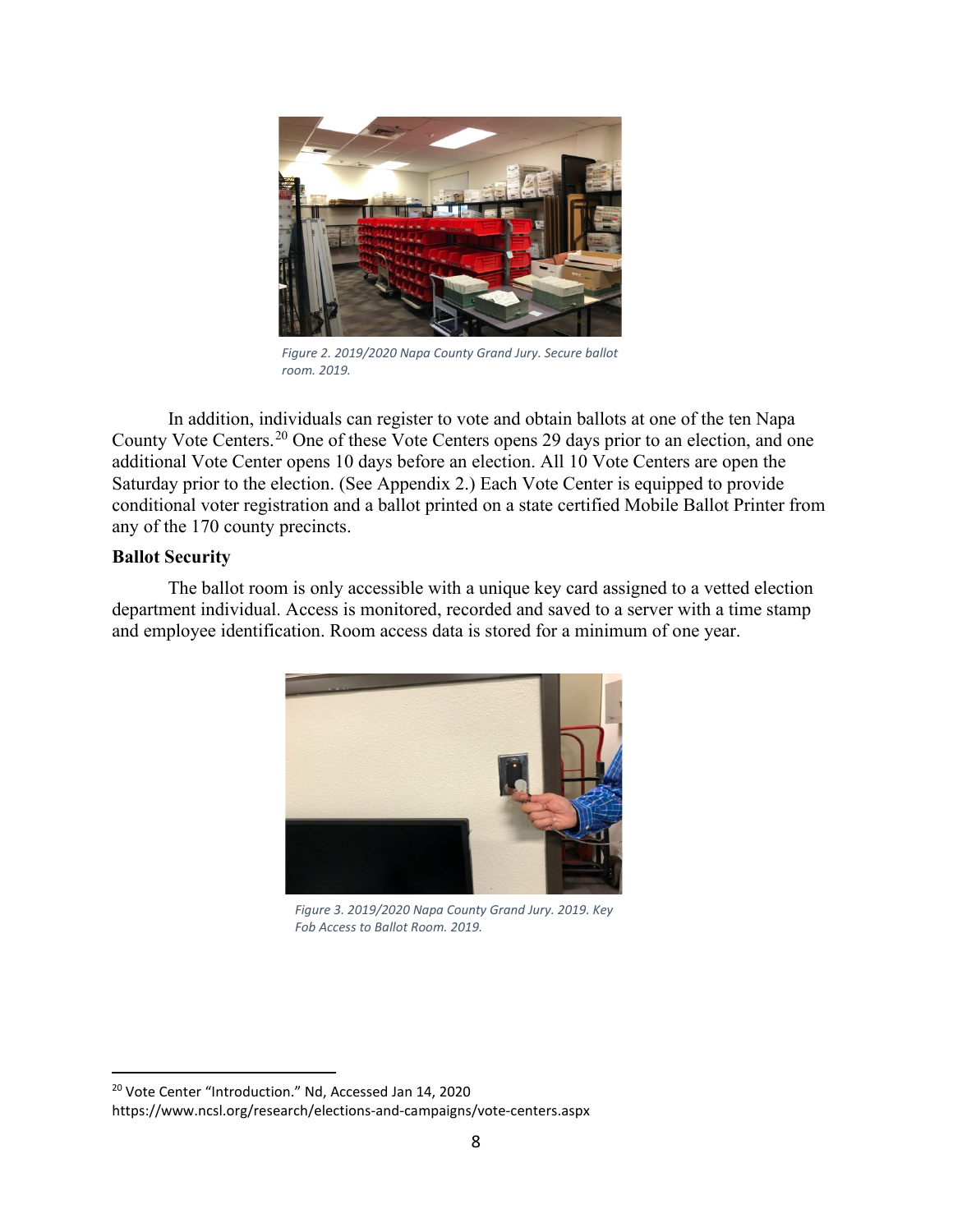### **Collecting Ballots**

There are three methods of collecting completed ballots from voters in Napa County:

1. Vote-by-mail

Completed ballots are delivered from the voter by the United States Postal Service to the secure ballot room located at the Napa County Election Division office. Ballots are hand counted, as they arrive, in advance of the election. Ballots postmarked on the day of the election can be officially counted if they arrive within three days after the election.

2. Drop Box

Voters can deposit their completed ballot received in the mail in secure drop boxes set up at locations throughout the County, e.g. across from Starbucks at the Redwood Plaza on Solano Avenue. Currently there are six drop boxes. Due to their popularity, 11 drop boxes are planned for the 2020 election. (See Appendix 1.)

The boxes are available on a 24/7 basis 28 days prior to election day. Two election workers collect the ballots, count and log the number of ballots, then deliver them to the secure ballot room at the Napa County Election Division office. Drop boxes are secured by a lock and a tamper-evident seal. Only elections officials have access to the keys or lock combination. If keyed locks are used, each lock has a unique key**.**

3. Vote Center

Completed ballots can be deposited at drop boxes available at each Vote Center. Two election workers gather, log and deliver these sealed ballots to the secure ballot room. Ballots can be personally delivered directly to the Election Division office at 1127 First Street. The Election Division office is counted as one of the Vote Centers. On Election day, election staff are available, at street level, to collect ballots from those dropping off sealed ballots from their car.

### **Completed Ballot Tally**

#### **Election Staff**

The Registrar of Voters has overseen the Election Division since 1998. The Napa Election Division is staffed with five full-time employees, including

- A Manager  $-11$  years' experience
- An Election Services Assistant with nine years' experience
- Three Record Assessment Assistants with six to nine years' experience.

During the month leading up to an election, approximately 70 temporary election workers are hired to staff the vote centers and assist election officials. Five to seven contract workers supplement election division staff to process completed ballots including signature verification, ballot counting and adjudication of ballots. Once the signatures have been verified and the envelopes opened, the ballots are extracted from the envelopes and delivered to vote-by-mail boards. A board is a group of four specially trained election workers who prepare the ballots for counting and box the ballots for storage after they are counted. There are usually four boards that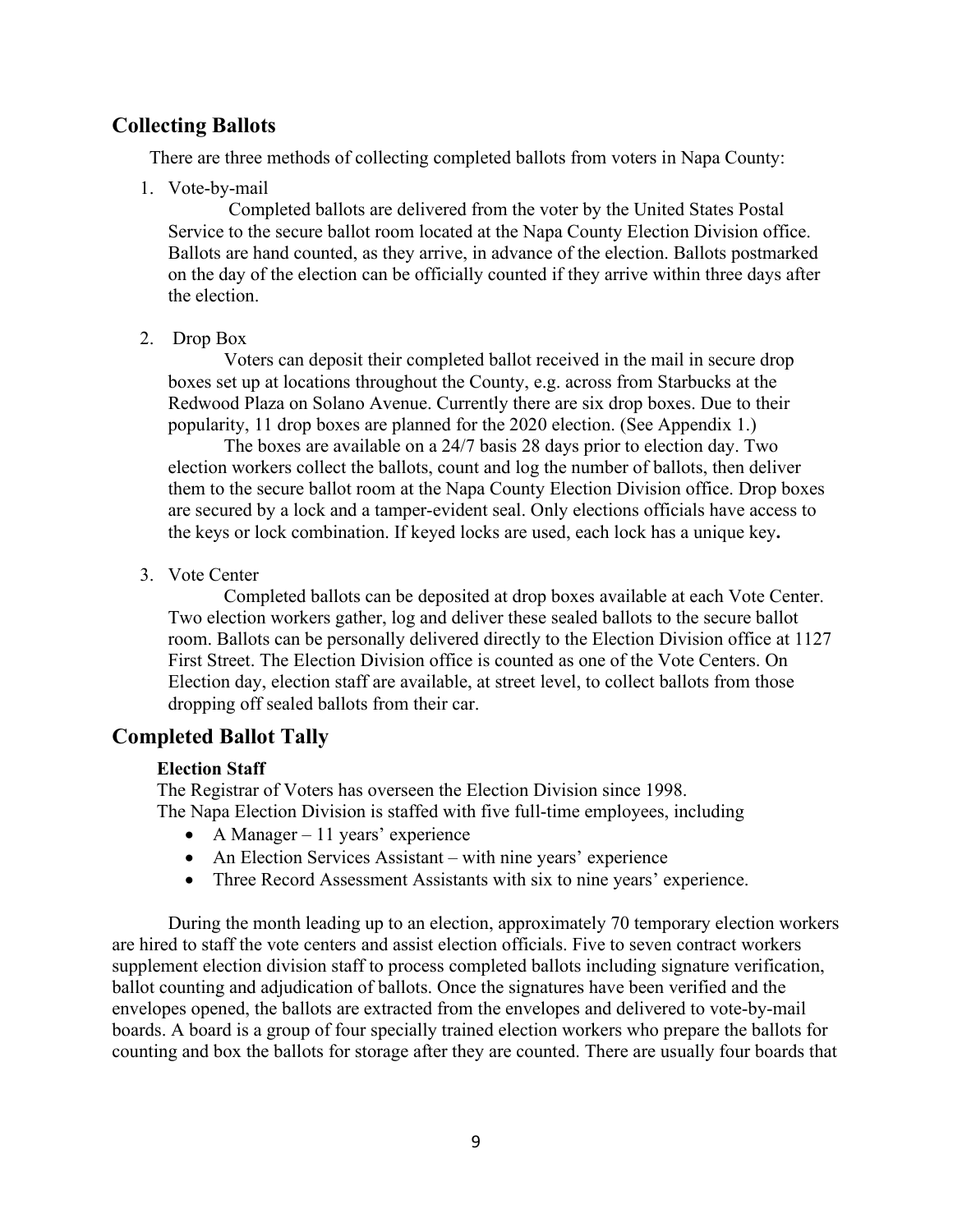begin their work on the Friday before the election and end on the Monday following the election.[21](#page-9-0)

### **Vote Tally Test**

Prior to election day, a test of the vote counting scanners is performed by election officials. A set of pre-marked sample ballots are manually counted then processed through the vote counting scanners. The results are compared for accuracy, recorded and transmitted to the Secretary of State. The public is invited to witness the process.



*Figure 4. 2019/2020 Napa County Grand Jury. Ballot Counting Room. 2019*

Completed ballots collected from all sources are stored in the secure ballot room unless they are being processed. Signatures on each ballot are verified manually by the election staff. This is done by comparing ballot signatures to electronically stored signatures obtained from voter registration records. After signature verification, the ballots are sorted and bundled by precinct. Vote-by-mail ballots are processed as they are received. After receipt, it takes about two days for a vote-by-mail ballot to be entered in Napa County's election server database. On election day, the pre-sorted and validated ballots are counted with the scanners, then boxed and sealed. Napa County uses a third-party vote counting software company, Dominion Voting, to count the ballots. [22](#page-9-1) Dominion Voting is certified by the Secretary of State.

Election day scanner validation is performed using a Risk Limited Audit. The audit utilizes a statistically derived number of ballots. This number of ballots is randomly selected and manually counted then electronically counted with the vote scanners. Results are compared and reported to the Secretary of State. In addition, 1% of the received ballots are manually counted and compared to machine results.

Ballots that are damaged, stained or marked in such a way that machine counting is not possible are documented and processed manually or adjudicated. An example would be if a voter

<span id="page-9-0"></span><sup>&</sup>lt;sup>21</sup> Data obtained during interview with the Registrar of Voters. Nov 19, 2019

<span id="page-9-1"></span><sup>22</sup>Dominion Voting company overview, nd, Accessed Jan 3, 2020 https://www.dominionvoting.com/products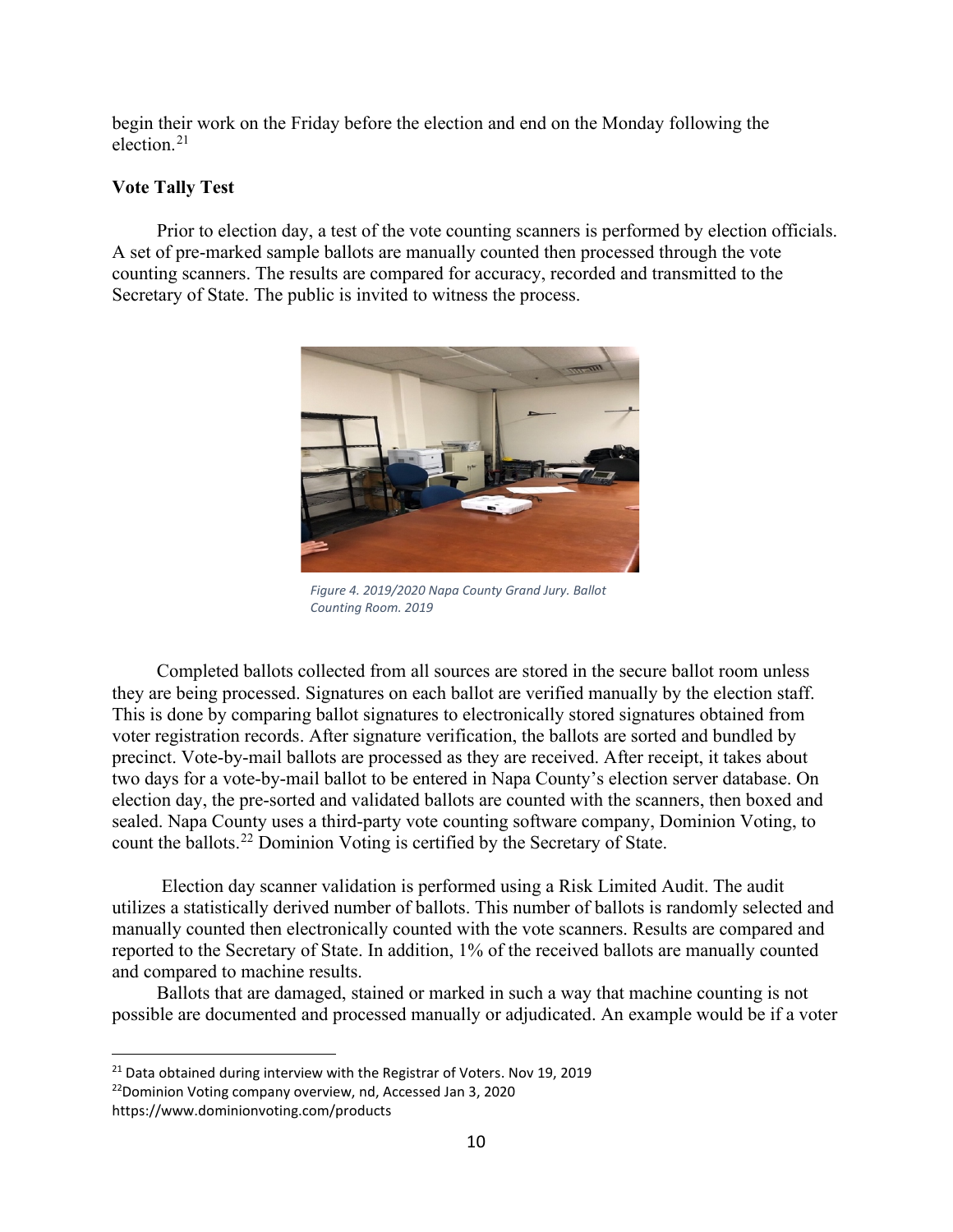inserted a write-in candidate. Discretion is used by senior election officials to determine what was intended by the voter. All paper ballots are stored for 22 months then destroyed. If the voter's intent can't be determined, election officials formally notify the voter for clarification.

Any registered voter in Napa County can check if their vote-by-ballot or provisional ballot was received and counted by the Election Division by logging onto CalVote's website [https://voterstatus.sos.ca.gov.](https://voterstatus.sos.ca.gov/) If a ballot is not accepted, a reason is posted. The voter can then contact the Election Division to attempt a remedy.[23](#page-10-0)

In the November 6, 2018 election, 50% of the ballots were returned by mail (USPS), 31% via the drop boxes and 19% at the Vote Centers.



*Figure 5. 2019/2020 Napa County Grand Jury. Ballot Scanning Machines. 2019*

| Personal Information<br>To find your record, you will need to enter some personal information.<br>Close your browser when you are done to protect your personal information.                                                          | <b>Show Status</b>                                                                                                                                                                                                                                  |
|---------------------------------------------------------------------------------------------------------------------------------------------------------------------------------------------------------------------------------------|-----------------------------------------------------------------------------------------------------------------------------------------------------------------------------------------------------------------------------------------------------|
| First name*<br>Last name*<br>California driver license or identification card number*<br>Social Security number (last 4 numbers)*<br>XXX-XX-<br>Date of birth *<br>(YYYY)<br>Select month C Select day<br><b>Clear</b><br><b>Next</b> | For this election, you were mailed a vote by mail ballot.<br>Date ballot was mailed by county<br>10/8/2018 12:00:00 AM<br>Date ballot was received by county<br>10/31/2018 12:00:00 AM<br><b>NAPA</b><br>County<br><b>Ballot Status</b><br>Accepted |

*Figure 6. Voter Status[. https://voterstatus.sos.ca.gov.](https://voterstatus.sos.ca.gov/) 2019*

<span id="page-10-0"></span><sup>23</sup> Voter Status, nd, Accessed Jan 5, 2020 https://voterstatus.sos.ca.gov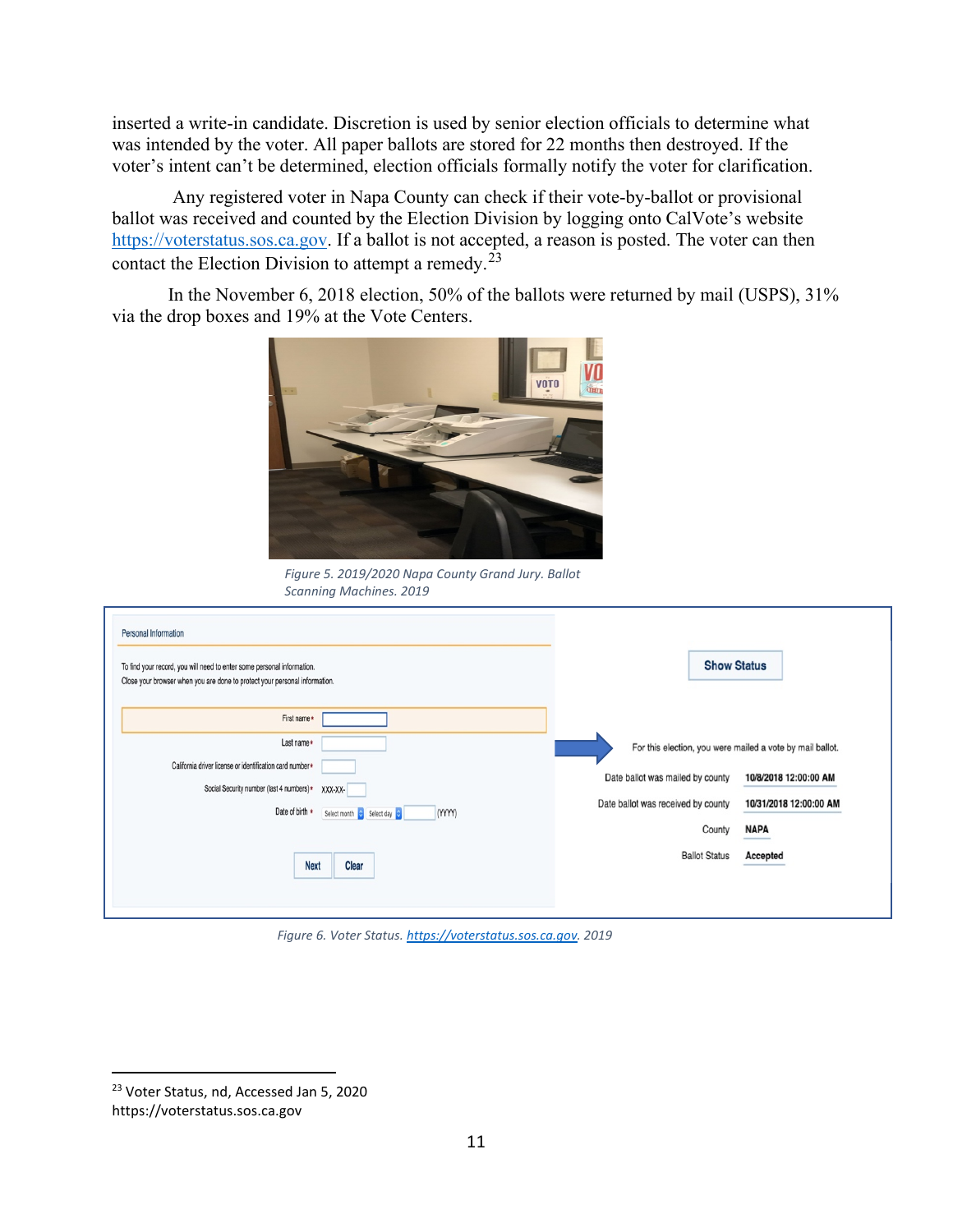

 *Figure 7. 2019/2020 Napa County Grand Jury. Ballot Chain of Custody. 201[924](#page-11-0)*

### **Publish Election Results**

After the polls close at 8pm, on the day of the election, the results are transmitted to the Secretary of State via FAX and a VoteCal secure link. At the same time, election officials and other county personnel responsible for the county's website and the county's social media content publish election results to the County website and social media websites. Posted documents are reviewed by the head of the Election Division prior to publication. Documents posted to the County website are in PDF format. Facebook and Twitter are currently the only social media websites used for Napa County election results. Napa County's Election Division has no policy in place regarding access, logging, or accountability for their social media accounts.

<span id="page-11-0"></span><sup>&</sup>lt;sup>24</sup> Chart data received from the Napa County Registrar of Voters, Jan 7, 2020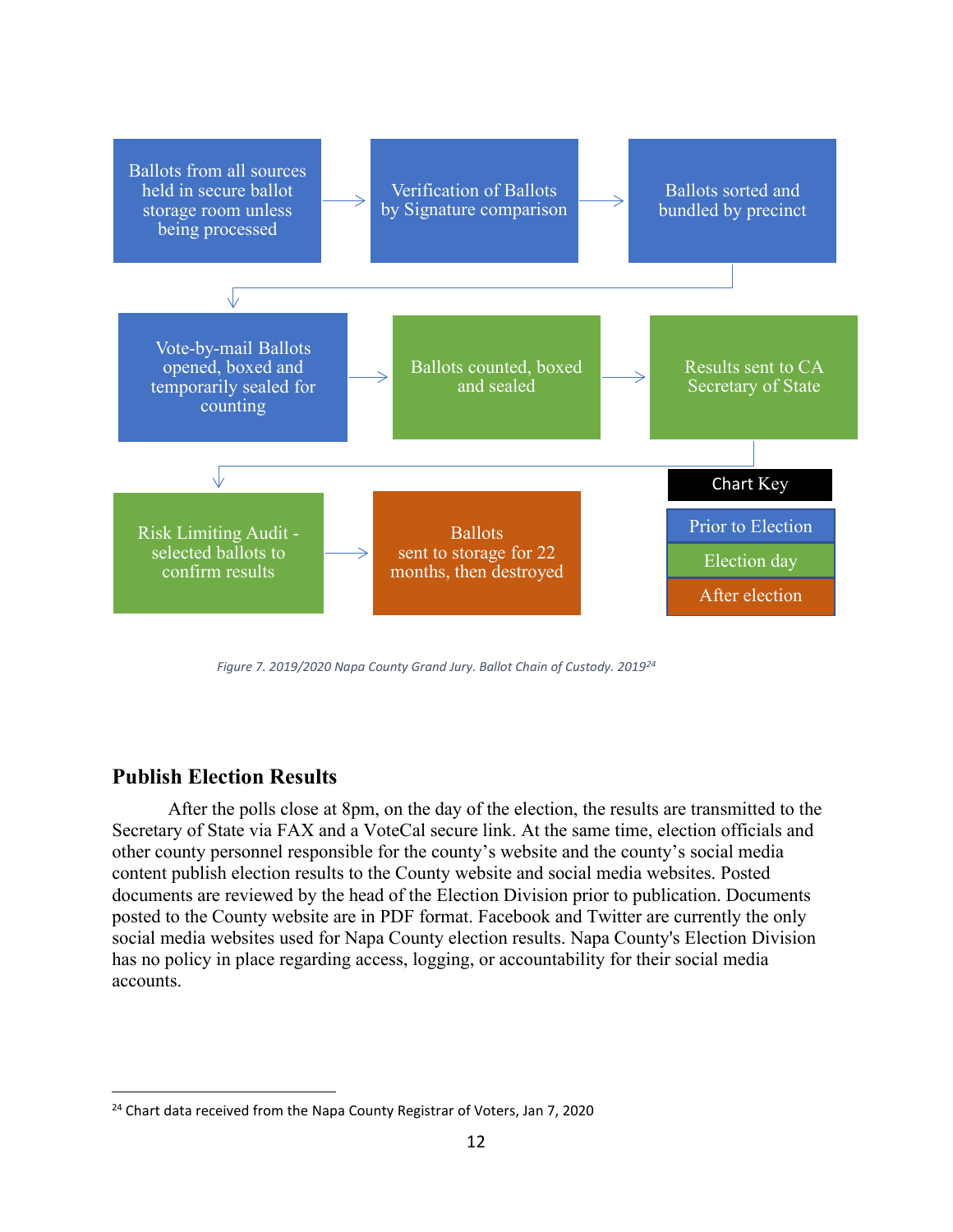The following table summarizes actions taken by the Napa County Election Division:

| <b>Election</b><br><b>Step</b> | <b>Risk</b>                                                            | <b>Action</b>                                                                                                                                                                                                                                                                                                                  |  |
|--------------------------------|------------------------------------------------------------------------|--------------------------------------------------------------------------------------------------------------------------------------------------------------------------------------------------------------------------------------------------------------------------------------------------------------------------------|--|
| Voter<br>Registration          | Fraudulent<br>registered voters                                        | Voter registration data and electronic signatures of citizens<br>who register to vote at the DMV are transferred to the<br>State's VoteCal database as well as the County's election<br>database server. The VoteCal database provides a<br>centralized source to help prevent ineligible parties from<br>registering to vote. |  |
|                                | Duplicate<br>Registrants                                               | VoteCal serves all California counties. The system detects<br>if a resident is registered in more than one county or address<br>within a county.                                                                                                                                                                               |  |
|                                | Hackers<br>penetrating the<br>state's registered<br>voter computers    | Arizona <sup>25</sup> and Illinois <sup>26</sup> experienced minimal damage when<br>hacked. AB 1043 and AB 1044 were signed into law in<br>August 2019 to improve cybersecurity defenses and better<br>safeguard California voter data. <sup>27</sup>                                                                          |  |
|                                | Hackers remove<br>the name of a<br>registered voter<br>from voter list | A registered voter who has his name removed may re-<br>register at a Vote Center up to and including election day.                                                                                                                                                                                                             |  |
| Ballot<br>Distribution         | Duplicate ballots                                                      | Duplicate ballots are possible if a registered voter changes<br>party affiliation. VoteCal is programmed to detect<br>duplicates and notify County election officials.                                                                                                                                                         |  |

**Table 1: A Summary of Election Risks**

<span id="page-12-0"></span><sup>&</sup>lt;sup>25</sup> Dustin Volz, "Arizona election database targeted in 2016 by criminals, not Russia: source." April 8, 2018, Accessed Jan 5, 2020

[https://www.reuters.com/article/us-usa-cyber-election/arizona-election-database-targeted-in-2016-by-criminals](https://www.reuters.com/article/us-usa-cyber-election/arizona-election-database-targeted-in-2016-by-criminals-)not-russia-source-idUSKBN1HF11F

<span id="page-12-1"></span><sup>&</sup>lt;sup>26</sup> Rick Pearson, "3 years after Russia hackers tapped Illinois voter database, officials spending millions to safeguard 2020 election", Aug 5, 2019, Accessed Jan 10, 2020

https://www.chicagotribune.com/politics/ct-illinois-election-security-russian-hackers-20190805-

qtoku33szjdrhknwc7pxbu6pvq-story.html

<span id="page-12-2"></span><sup>&</sup>lt;sup>27</sup> Press release, "Governor Gavin Newsom Signs Campaign and Election Cybersecurity Legislation, July 12, 2019, Accessed Feb 7, 2020

https://www.sos.ca.gov/administration/news-releases-and-advisories/2019-news-releases-and-

advisories/governor-gavin-newsom-signs-campaign-and-election-cybersecurity-legislation/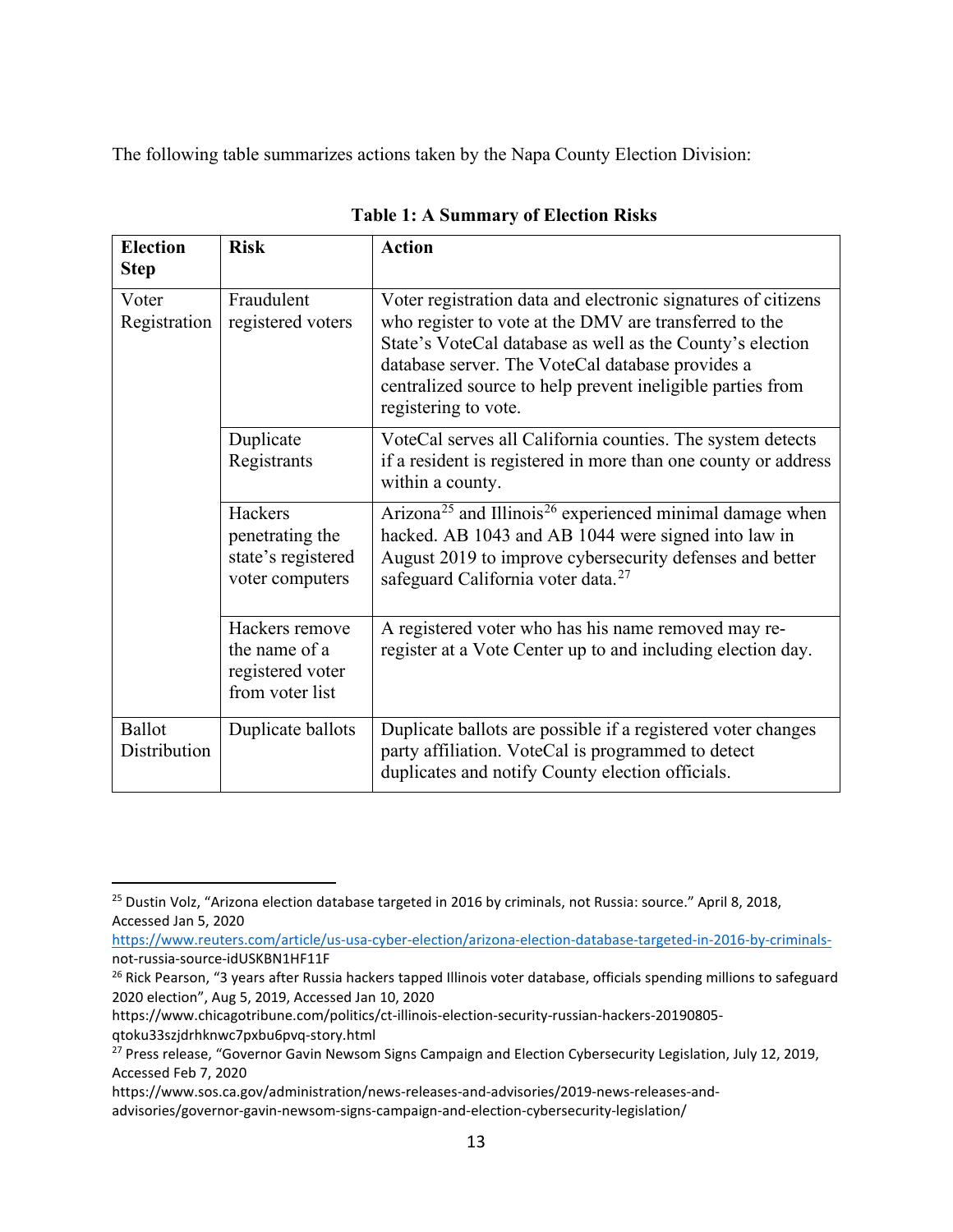| <b>Election</b><br><b>Step</b>   | <b>Risk</b>                                                            | <b>Action</b>                                                                                                                                                                                                                                                                                                                                                                                                                                                                                                                            |  |
|----------------------------------|------------------------------------------------------------------------|------------------------------------------------------------------------------------------------------------------------------------------------------------------------------------------------------------------------------------------------------------------------------------------------------------------------------------------------------------------------------------------------------------------------------------------------------------------------------------------------------------------------------------------|--|
| Ballot<br>Collection             | Lost Ballots from<br><b>USPS</b>                                       | If one suspects their ballot was lost in the mail, they can<br>verify at a County Voter Center. Provisional ballots can be<br>printed, and votes cast at Vote Centers starting 29 days<br>before an election.                                                                                                                                                                                                                                                                                                                            |  |
|                                  | Lost ballots from<br><b>Ballot Boxes</b>                               | Two election personnel retrieve ballots dropped off at ballot<br>boxes. Ballots are counted then transferred to the secure<br>ballot room at the Election Department. A paper trail of the<br>custody chain is maintained at the Elections Office.                                                                                                                                                                                                                                                                                       |  |
|                                  | Hand delivered<br>lost ballots                                         | Ballots that are hand delivered to the Election Division are<br>counted and delivered to the secure ballot room at the<br>Election Division office.                                                                                                                                                                                                                                                                                                                                                                                      |  |
|                                  | Forged ballots                                                         | Each cast ballot is checked for correct signature against the<br>signature on file with the County election servers. The<br>signatures are also stored on the VoteCal servers in<br>Sacramento.                                                                                                                                                                                                                                                                                                                                          |  |
| <b>Ballot</b><br>Tallying        | Fraudulent<br>signature                                                | Signatures on every ballot are checked against signatures<br>electronically stored on the election servers. Signatures are<br>obtained from DMV records.                                                                                                                                                                                                                                                                                                                                                                                 |  |
|                                  | Altered ballots                                                        | Ballots with write-in candidates or otherwise altered are<br>processed as adjudicated ballots by senior election officials.                                                                                                                                                                                                                                                                                                                                                                                                              |  |
|                                  | Damaged ballots                                                        | Damaged ballots are physically inspected, and if the intent<br>of the ballot is clear, votes are tallied. Adjudicated ballots<br>are scanned and stored.                                                                                                                                                                                                                                                                                                                                                                                 |  |
|                                  | <b>Ballot</b> security                                                 | Ballots are stored in a secure ballot room at the Election<br>Office. Access is by key Fob. Only election staff are<br>allowed access.                                                                                                                                                                                                                                                                                                                                                                                                   |  |
|                                  | Lost or stolen<br>ballot                                               | A registered voter can check the status of their ballot online<br>for when it was received and counted by the Election<br>Division.                                                                                                                                                                                                                                                                                                                                                                                                      |  |
| Election<br>Results<br>Reporting | Tampered results<br>reported to the<br>CA Secretary of<br><b>State</b> | Election results are transmitted to the CA Secretary of State<br>via facsimile to a secure VoteCal connection. Facsimiles are<br>not subject to alteration. The connection to the VoteCal<br>servers could, in theory, be penetrated. VoteCal server data<br>is compared to the FAX data for verification. All election<br>data is retained on the County election servers, providing a<br>backup verification, if required. Communications between<br>County servers and VoteCal servers are continuously<br>monitored on election day. |  |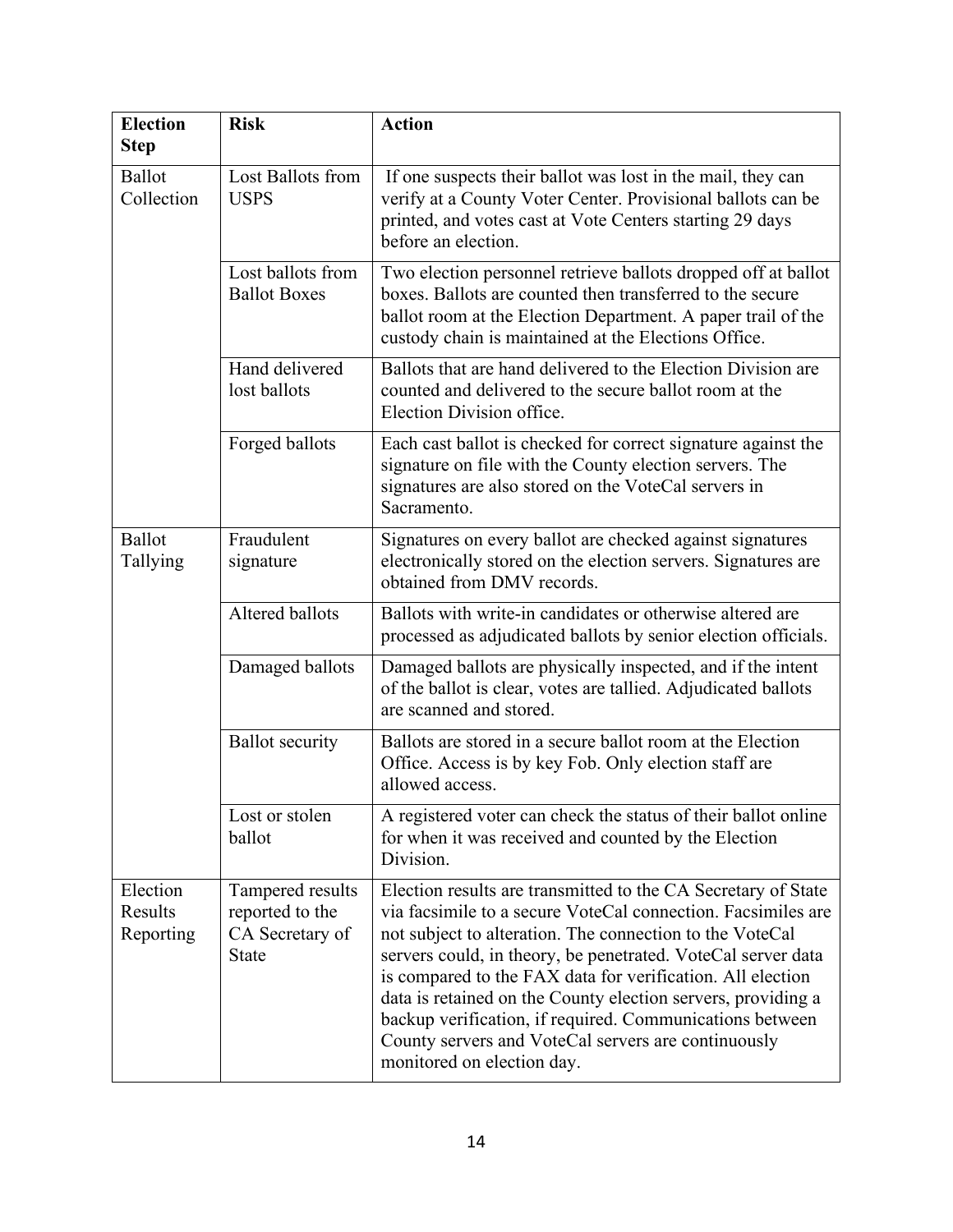| <b>Election</b><br><b>Step</b> | <b>Risk</b>                                                     | <b>Action</b>                                                                                                                                                                                                                                                                                                                                                                                                          |  |
|--------------------------------|-----------------------------------------------------------------|------------------------------------------------------------------------------------------------------------------------------------------------------------------------------------------------------------------------------------------------------------------------------------------------------------------------------------------------------------------------------------------------------------------------|--|
|                                | Hacking Napa<br>County's election<br>servers                    | Results are posted to the County's website after they are<br>approved by the head Election Department official.<br>Documents are automatically generated and printed as PDF<br>documents that are not edited by election personnel or<br>county website content manager.                                                                                                                                               |  |
|                                |                                                                 | The election servers are not connected to the internet. They<br>are only plugged into the wall for power. The servers are<br>physical bolted to a table in the secure ballot counting<br>room, reducing the possibility of being penetrated.                                                                                                                                                                           |  |
|                                | Using hacked<br>passwords to<br>access county<br>website        | Napa County Information Technology Services sets<br>password policies. They adhere to best practices set by the<br>California County Information Services Directors<br>Association (CCISDA).                                                                                                                                                                                                                           |  |
|                                | Hacking<br>Facebook<br>election posts<br>with<br>misinformation | Election results posted on Facebook are limited to links<br>back to the County website. There is a possibility a hacker<br>could hack the County's Facebook page and alter the link or<br>post false results. Strengthened login credentials may be<br>required. The Facebook pages are reviewed by election<br>officials and the County Web Manager during and<br>immediately after the election for correct content. |  |
|                                | Post-election<br>hacking of county<br>social media<br>websites  | The County does not have a policy for monitoring County<br>social media sites after the election results (or links to the<br>County website) have been posted.                                                                                                                                                                                                                                                         |  |

## **CONCLUSION**

 From the registration process to the posting of election results on election day, the Napa County Election Department exercises electoral transparency on voter registration and in providing a clear chain of custody for paper ballots. According to County Election Officials, in the last 20 years, there has only been one case of voter fraud involving duplicate ballots. Napa voters should be confident that their votes are being counted fairly and accurately while maintaining secret ballot confidentiality.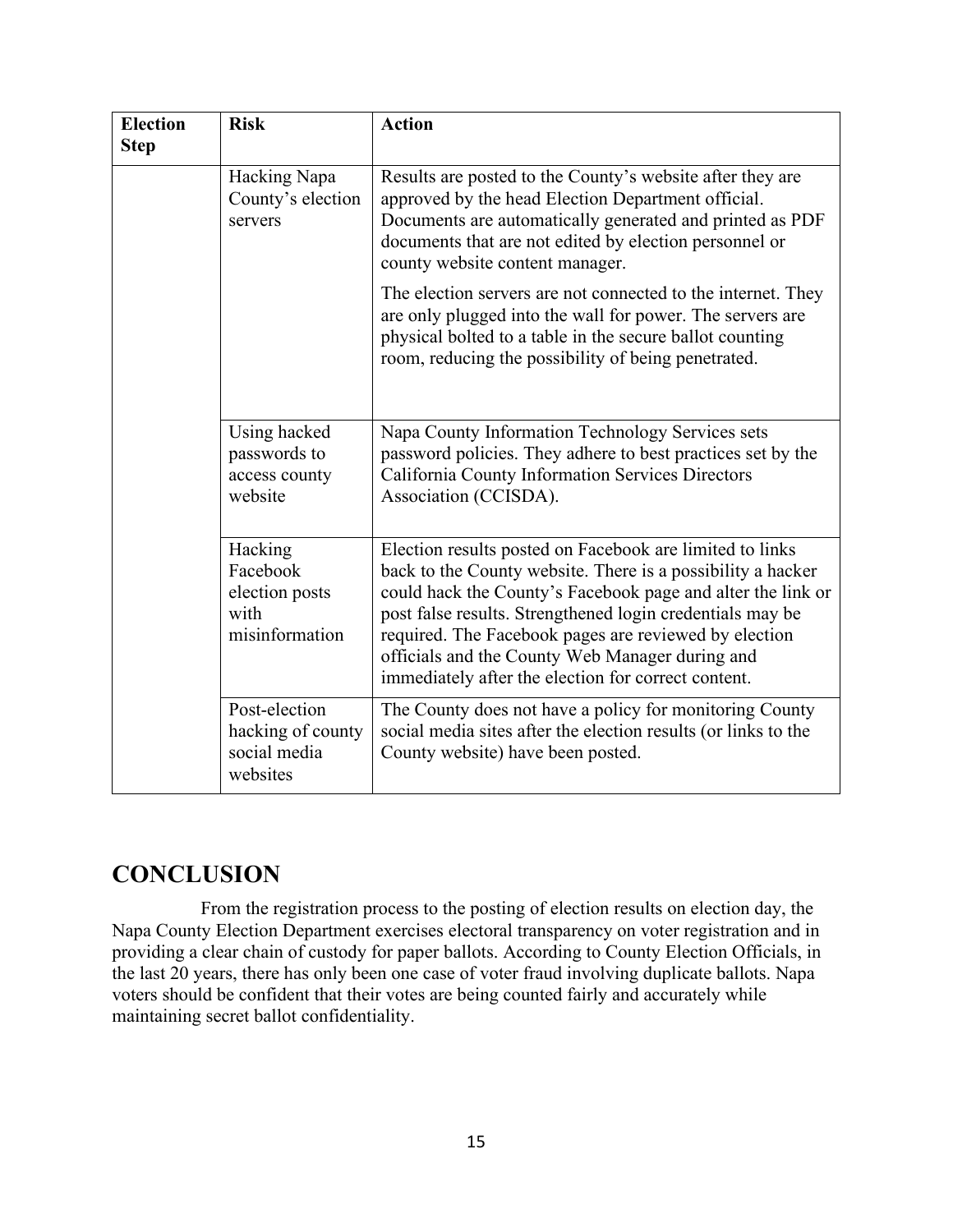## **FINDINGS**

F1. Napa County's Election Division accurately registers voters and maintains a secure database.

F2. Napa County's Election Division accurately counts, records and reports citizens' votes.

F3. Napa County's Election Division's lack of policy regarding social media account access exposes them to risk of someone using their accounts to post false or misleading election information on social media.

## **RECOMMENDATIONS**

R1. The Grand Jury recommends the Napa County Election Division and County Webmaster strengthen social media Password policy including a robust schedule for password updates and dual authentication logins by November 1st, 2020.

# **REQUEST FOR RESPONSES**

Pursuant to Penal Code sections 933 and 933.05, the Jury requests responses as follows:

- 1. Napa County Board of Supervisors (F3-R1)
- 2. Director of the Napa County Election Division (F3-R1)

Reports issued by the Grand Jury do not identify individuals interviewed. Penal Code section 929 requires that reports of the Grand Jury not contain the name of any person or facts leading to the identity of any person who provides information to the Grand Jury.

### **APPENDICES**

- **1.** Drop Box Locations
- **2.** Vote Center Locations